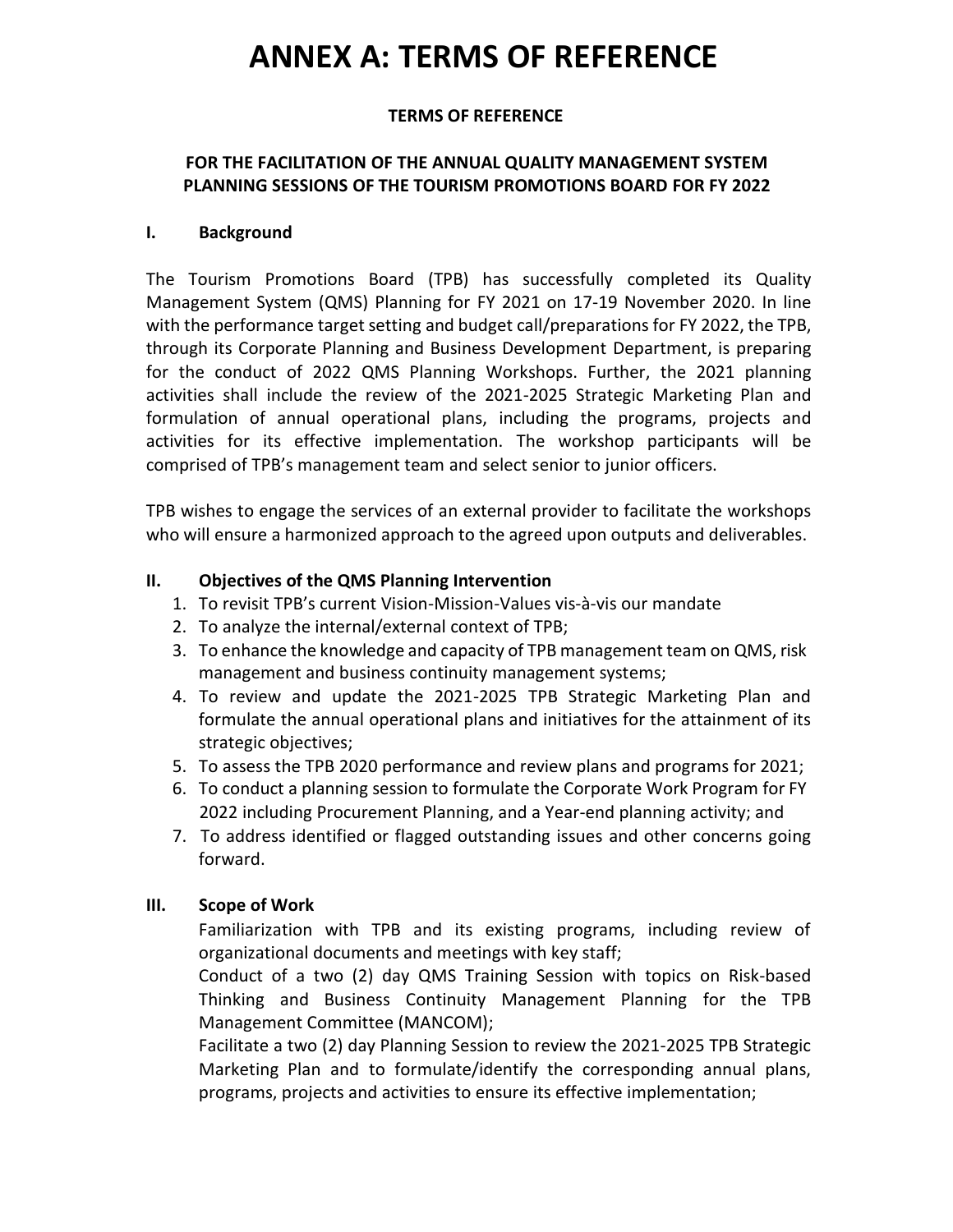Facilitate a three (3) day Planning Workshop with the TPB MANCOM and senior officials to assess the 2020 performance, review the plans and programs for 2021, and to formulate/prioritize programs and projects and other development activities for CY 2022 with procurement planning session; and Facilitate a two (2) day Year-end Planning workshop to review the accomplishment of 2021 targets and adjust 2022 Corporate Work Program, as necessary. The activity shall also include a "Thinking on Your Feet" Training Session.

# **IV. Outputs and deliverables:**

- 1. Two (2) day QMS Training Session for TPB MANCOM, which shall include the following:
	- a. Alignment of the general broad view organizational QMS Perspective and ISO QMS perspective;
	- b. Risk-based thinking in checking and validating the plans and programs and in crafting Risk Registers and Risk Control Plans; and
	- c. Fundamentals of Business Continuity Management.
- 2. Two (2) day Strategic Planning and Harmonization Workshop with the TPB Board of Directors and MANCOM, to include:
	- a. Review of the 2021-2025 Strategic Marketing Plan by identifying the opportunities for the future and rethinks the TPB organizational purpose;
	- b. Updating of the Strategic Marketing Plan by reprogramming or setting new strategic objectives/goals for the organization; and
	- c. Formulation and alignment of the annual operational plans until 2025 in accordance with the updated Strategic Marketing Plan.
- 3. Three (3) day QMS Planning Workshop to be participated in by the TPB MANCOM and senior officials with the following activities/outputs:
	- a. Assessment of the 2020 TPB organizational performance, including the challenges/constraints encountered;
	- b. Review and reprogramming of the 2021 plans and programs;
	- c. Planning and prioritization of the programs/projects and other development activities for FY 2022;
	- d. Procurement Planning Session to program 2022 procurement activities, especially the early procurement; and
	- e. Identification of gaps on the entries in the following documents: Risk Register and Risk Control Plan, 2022 Corporate Quality Objectives, 2022 Work Program and Targets, and 2022 Functional Quality Objectives.
- 4. Two (2) day Year-end Planning workshop with TPB MANCOM and senior officials/junior officers to review the accomplishment of 2021 targets and adjust 2022 Corporate Work Program, as necessary.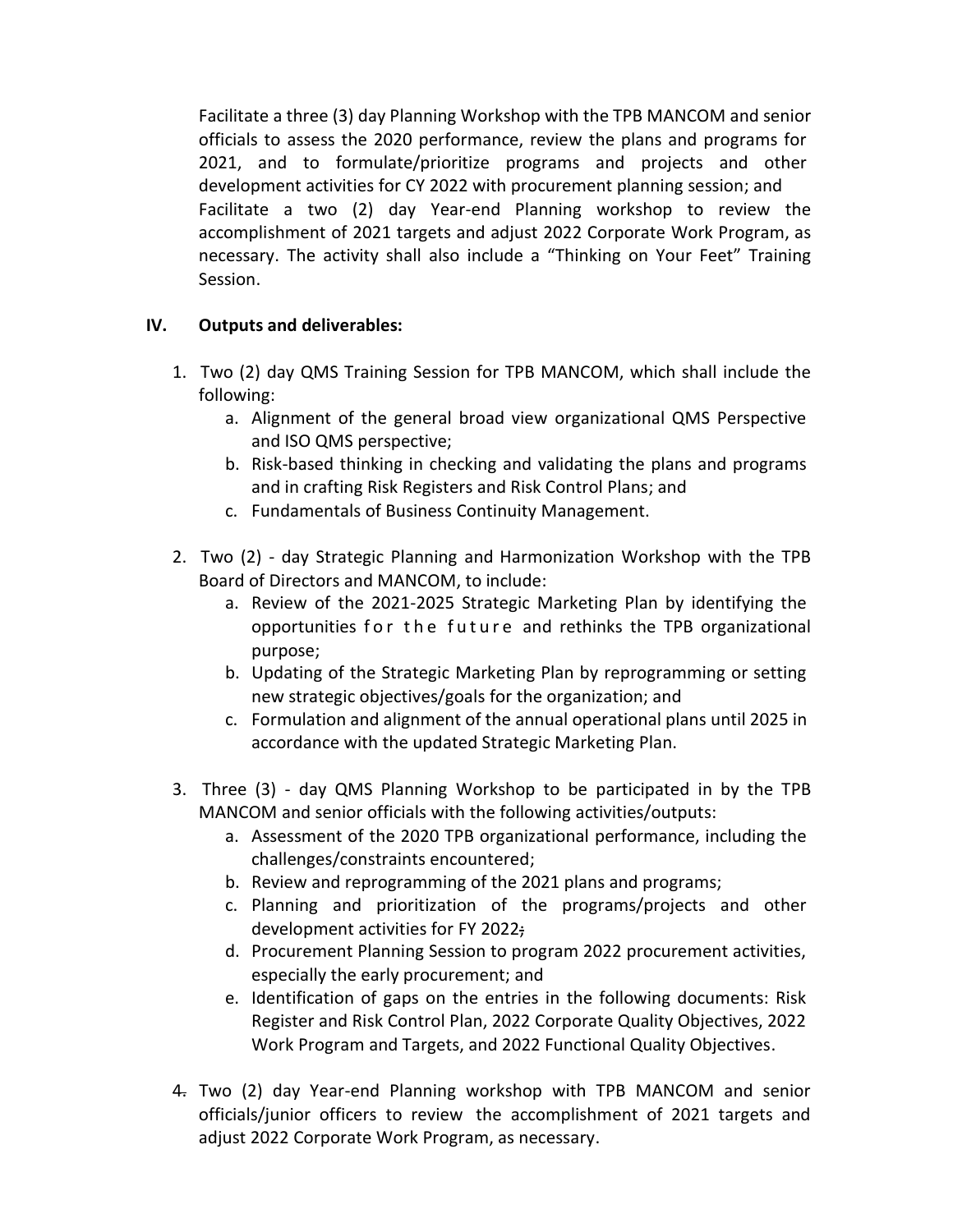- 5. Two (2) day Thinking on Your Feet Training Program for the MANCOM and select senior/junior officers  $(25 - 30 \text{ pax only}).$
- 6. Analysis of TPB Documents (i.e., Performance Scorecards, Corporate and Functional Quality Objectives, OPCRs/DPCRs, Program Expenditure Plan or DBM BP Form 201, and other relevant documents).
- 7. Successful facilitation of the abovementioned five (5) workshops/sessions, including coaching services, technical advice/assistance and support to participants resulting to the following outputs/deliverables:
	- a. Updated TPB Context
	- b. TPB Strategic Risk Register
	- c. TPB Risk Control Plan
	- d. 2022 Corporate Quality Objectives
	- e. 2022 Work Program and Targets
	- f. 2022 Functional Quality Objectives
	- g. Updated 2021-2025 TPB Strategic Marketing Plan and Objectives
	- h. Annual Operational Plans until 2025 aligned with the updated TPB Strategic Marketing Plan.
- 8. Engagement Terminal Report covering the proceedings of the workshops, outputs during the activities and meetings and recommendations on how to sustain and implement the learnings gained or any immediate "next steps".

#### **V. Duration of Work**

The Consultant or Consulting Firm shall be engaged from the issuance of Notice to Proceed to end of December 2021.

| <b>PROPOSED SCHEDULE</b>               | <b>ACTIVITIES</b>                                                                                 |
|----------------------------------------|---------------------------------------------------------------------------------------------------|
| June (1 week after<br>issuance of NTP) | Submission of proposed timeline/Gantt Chart                                                       |
| <b>June 2021</b>                       | 2-day QMS Training Session for TPB MANCOM                                                         |
| <b>July 2021</b>                       | 2-day Strategic Planning and Harmonization<br>Workshop with the TPB BOD and MANCOM                |
| August 2021                            | 3-day QMS Planning Workshop for FY 2022<br>participated by the TPB MANCOM and senior<br>officials |
| October 2021                           | 2-day Year-End Planning Workshop with TPB<br>MANCOM and senior officials/junior officers          |

Below is the indicative schedule of activities: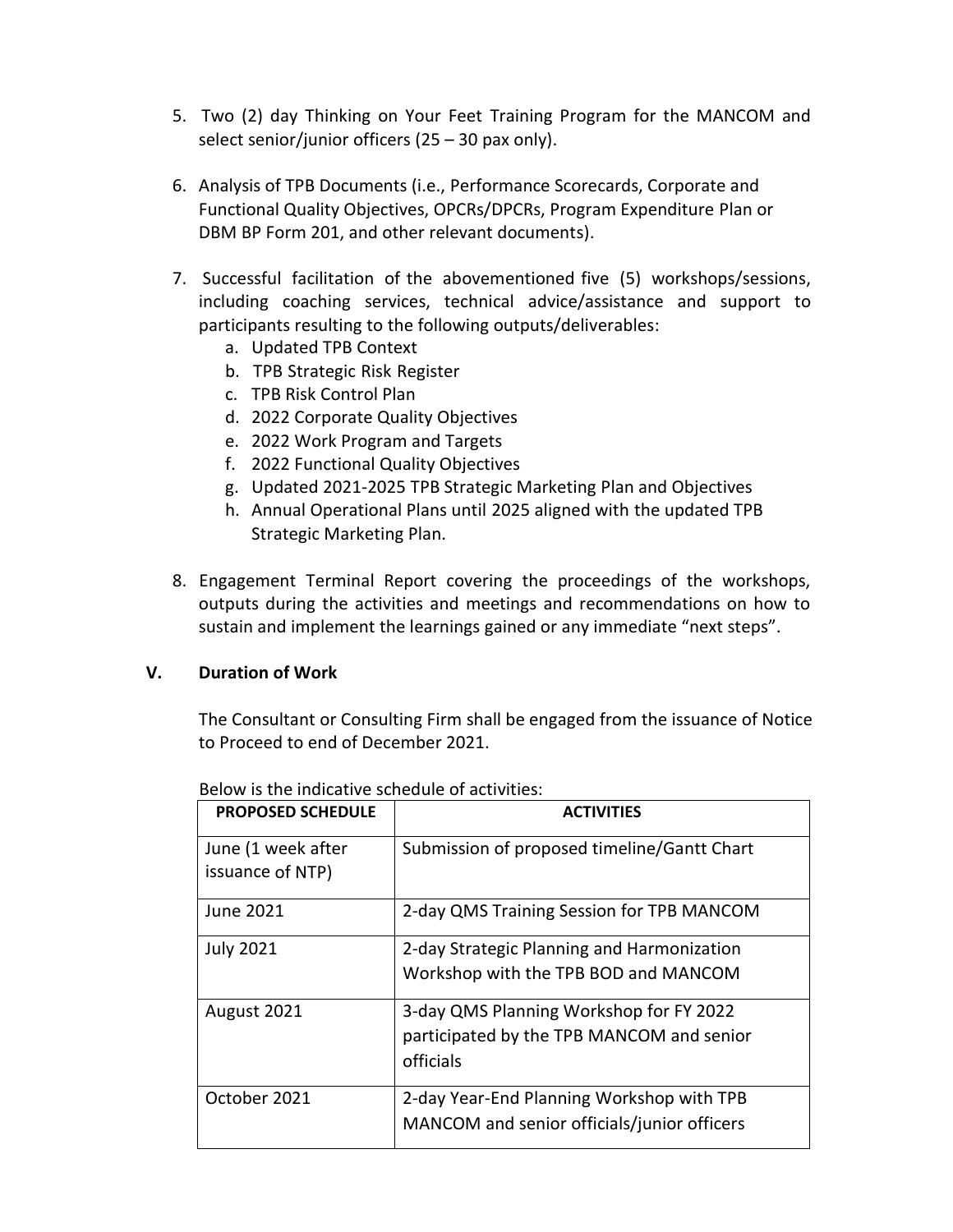| November 2021 | 2-day Thinking on Your Feet Training Program for |
|---------------|--------------------------------------------------|
|               | TPB MANCOM and senior/junior officers            |

*Note: Proposed time frame may be adjusted subject to the recommendations of the provider and the approval of the TPB*

# **VI. TPB's responsibilities:**

- 1. Oversee the pre-work required prior to the event;
- 2. Provide the necessary documents and materials needed by the Facilitator;
- 3. Invite and ensure the attendance of the targeted participants;
- 4. Provide when needed the COVID-19 related Tests, accommodation, venue, and meals of the participants for the duration of the workshops;
- 5. Provide when needed the COVID-19 related Tests, accommodation and meals of the Facilitator and support team (maximum 4 persons) for the duration of the workshops;
- 6. Purchase and reproduction of materials and manuals needed for the workshops
- 7. Provide the external provider's team with a working area in TPB during visit (as applicable)
- 8. Ensure that training equipment, such as LCD projector, projector screen, microphones, speaker, flip chart stands and whiteboard and other materials required by the facilitator are available for use during the workshop (as applicable);
- 9. Ensure that an online facility (i.e., online video conferencing) is available in case of a hybrid-type of activity is preferred, as agreed upon by the consultant/consulting firm and the TPB; and
- 10.Pay the professional fee and shoulder the costs of other expenses incidental to the conduct of activities specified in this TOR

# **VII. Terms of Payment**

As remuneration for services rendered, the consultant or consulting firm shall receive a professional fee in the amount of One Million Five Hundred Thousand Pesos (PhP 1,500,000.00) inclusive of all applicable taxes.

Supplier must have a Landbank account. Payment will be made through LBP bank deposit. In case the supplier does not have a Landbank account, bank charges will be shouldered by the supplier

The TPB reserves the right to withhold all or a portion of payment if performance is deemed unsatisfactory, if work/output is incomplete, not delivered or failed to meet deadline/s set; or all other factors in breach of the TOR.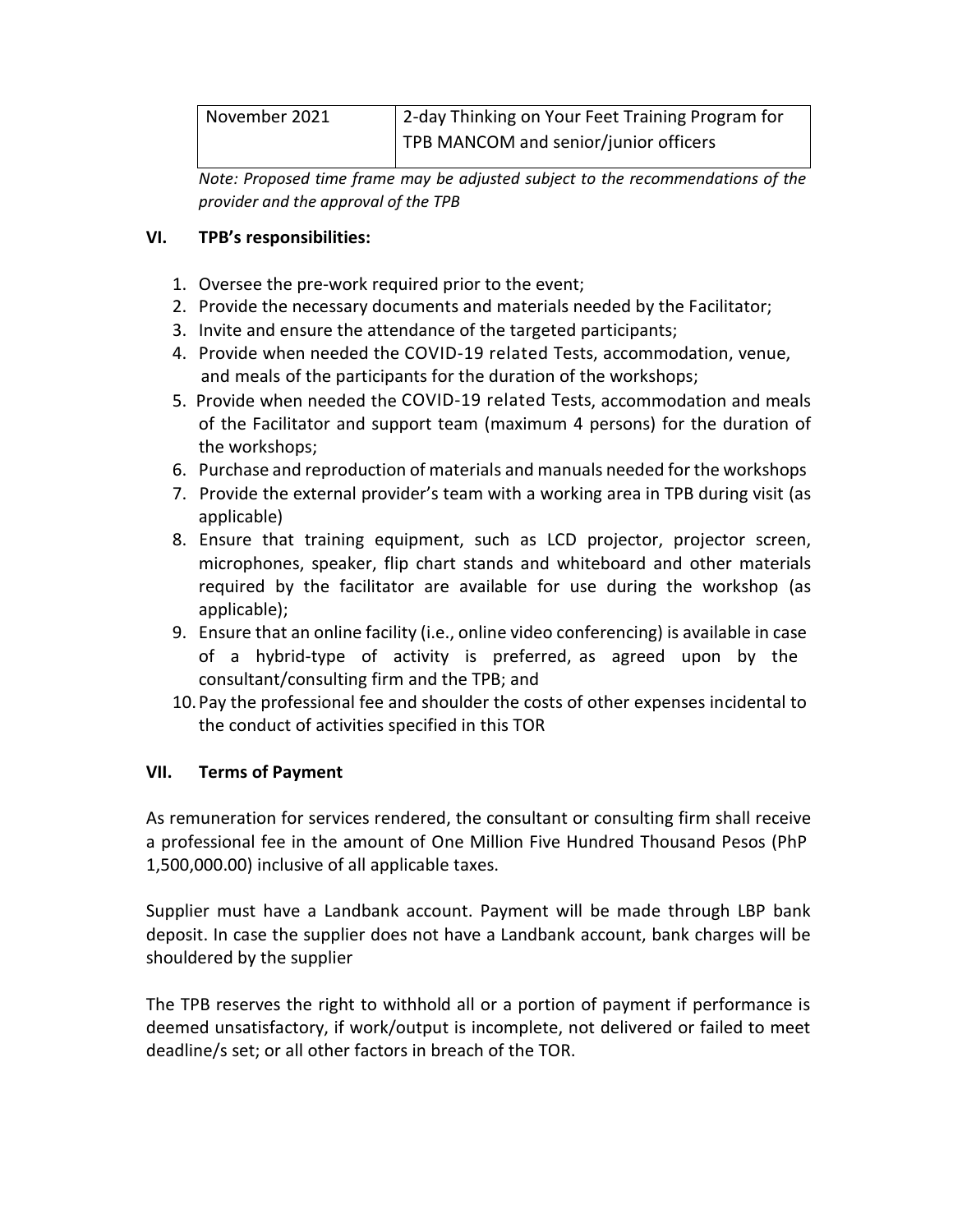**Out-of-Pocket Costs:** additional travel expense (COVID-19 related Tests, ticket and ground arrangement expenses) to be incurred upon request of TPB that are not included in the Financial proposal of the winning supplier should be approved by TPB prior to implementation.

| <b>Output/Milestone</b>                                          | % of Payments |
|------------------------------------------------------------------|---------------|
| Upon approval of proposed timelines/Gantt Chart                  | 15%           |
| Upon completion of the 2-day QMS Training Session for TPB MANCOM | 15%           |
| Upon completion of the 2-day 2021-2025 Strategic Planning and    | 20%           |
| Harmonization Workshop with the TPB BOD and MANCOM               |               |
| Upon completion of the 3-day QMS Planning Workshop for FY 2022   | 20%           |
| participated by the TPB MANCOM and senior officials              |               |
| Upon completion of the 2-day Year-End Planning Workshop with TPB | 20%           |
| MANCOM and senior officials/junior officers                      |               |
| Upon submission and approval of Engagement Terminal Report       | 10%           |
| TOTAL                                                            | 100%          |

The indicative payment scheme is as follows:

#### **VIII. Qualification:**

- 1. Must have at least five (5) years' experience in Annual Planning;
- 2. Minimum accumulated five (5) years' experience and minimum three (3) years recent experience in conducting and facilitating similar planning workshops and meetings in private and government sector including ISO 9001:2015 consultancy work;
- **3. Qualification of Key Personnel:**
	- $\circ$  Facilitator: Five (5) years recent experience in conducting and facilitating similar planning workshops and meetings in private and government sector
	- o Subject Matter Expert/s: Three (3) years recent experience in conducting and facilitating similar planning workshops and meetings in private and government sector focus on:
		- Business Continuity Planning
		- Procurement (RA 9184)
		- Performance Management System (SPMS or RBPMS)
		- Communication (Thinking on Your Feet)
	- o Project Manager three (3) years recent experience in managing similar planning workshops and meetings in private and government sector
	- o Admin/Support Staff (1 or 2) three (3) years recent experience in providing support to similar planning workshops and meetings in private and government sector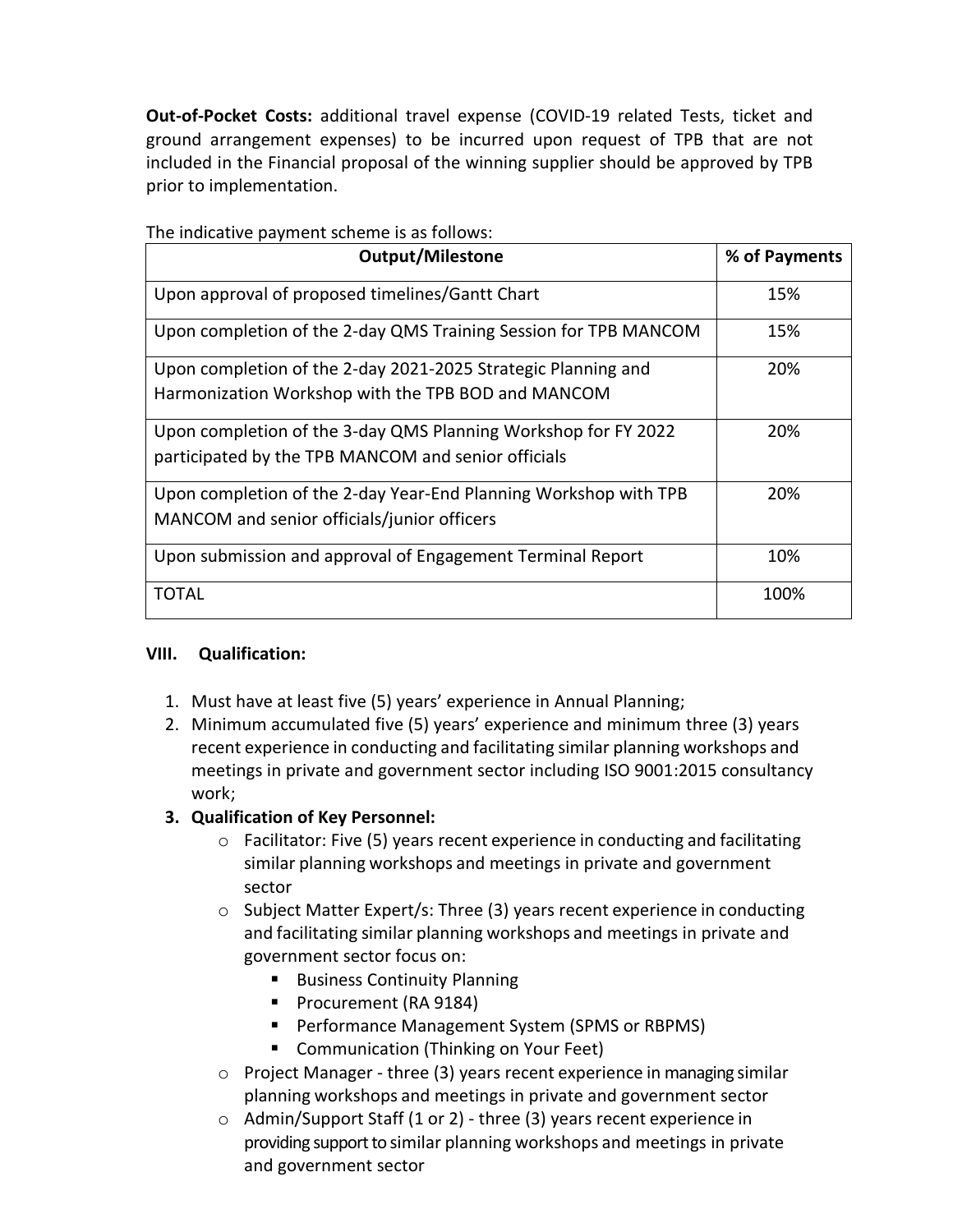- 4. Must have assisted at least three (3) government agencies in the establishment of the agency's Context or Strategic Risk Control and its control plans, or Corporate and Functional Quality Objectives or Annual Plans; and
- 5. Must have conducted training on Think on Your Feet or any similar module with a recognized training institution, preferably government training institution
- 6. Must have working knowledge on Performance Management System, Performance Scorecard and ISO 9001:2015 particularly on Risk-Based Thinking Approach and familiarity with Business Continuity Planning in general and or ISO 22301:2019 Business Continuity Management (preferred)

## **Invitation to Suppliers:**

The Consultant / Consulting Firm is expected to submit technical and financial proposals which shall include:

- A brief profile and description demonstrating the professional/company qualification indicated in item VIII;
- Curriculum vitae of key personnel who will be assigned in the projects showing areas of specialization;
- List and evidence of relevant work experience for the last five (5) years (2016- 2020 timeline);
- The winning consultant/consulting firm shall be determined in accordance with the process of R.A. 9184 and its Revised Implementing Rules and Regulations.
- Proponents will be required to make a presentation (maximum of 20 minutes) of their Plan Approach for the project. The proposals shall be evaluated using Quality Cost Based Evaluation (QCBE). The winning proposal must attain a hurdle rate of 85% based on the following set of selection criteria with their corresponding weight assignment:

| Proposal                  | Weight |
|---------------------------|--------|
| <b>Technical Proposal</b> | 85%    |
| <b>Financial Proposal</b> | 15%    |

# **PROJECT OFFICER/CONTACT PERSON**:

Ms. MARIVIC M. SEVILLA Acting Head Corporate Planning & Business Development Department E-mail address: mavic\_sevilla@tpb.gov.ph Tel. No: 525-6443 / 525-9318 local 209

Mr. WILSON R. SUBA Planning Officer V Corporate Planning & Business Development Department E-mail address: wilson\_suba@tpb.gov.ph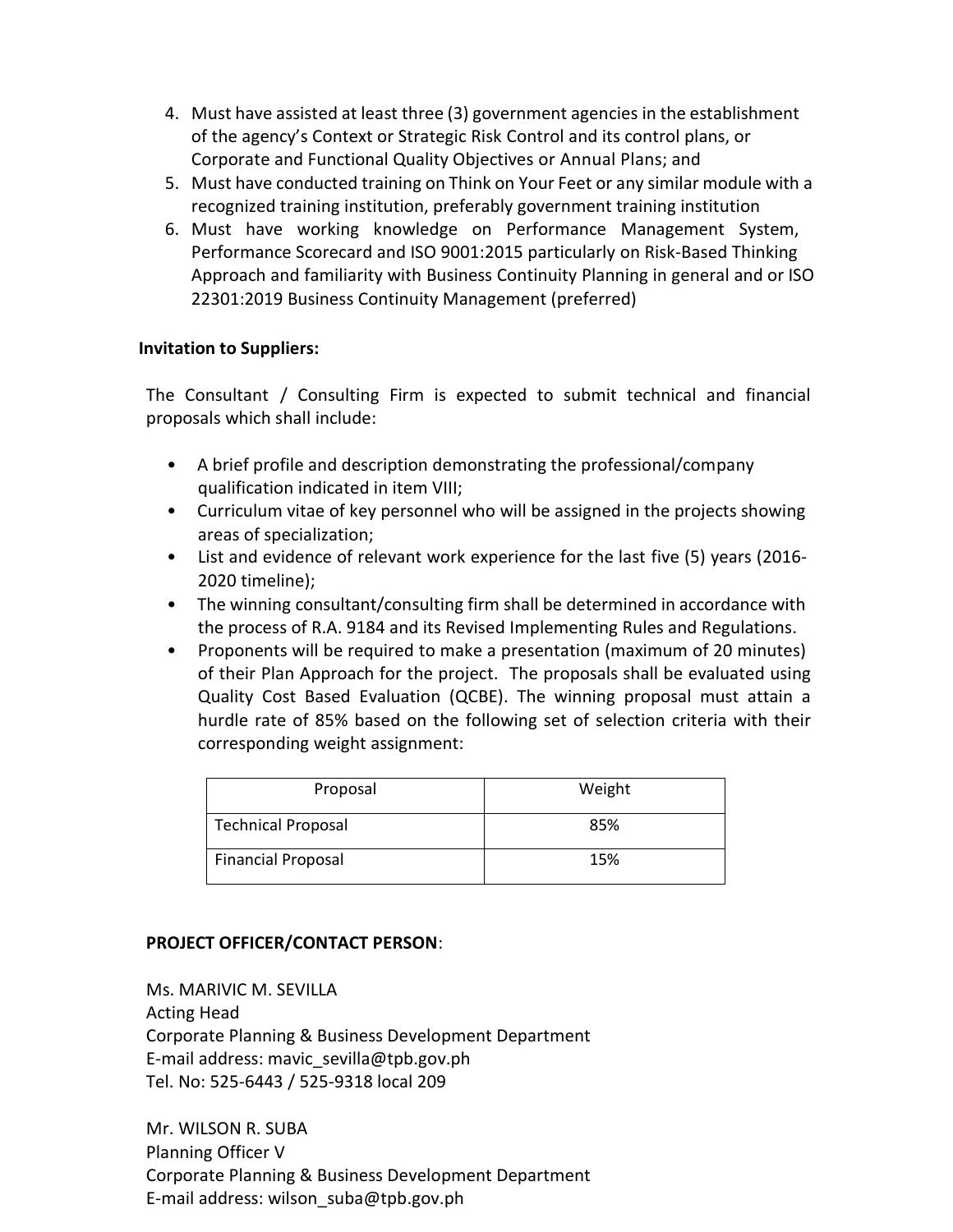Tel. No: 525-6443 / 525-9318 local 212

Ms. SHERYLL dR. KARUNUNGAN Planning Officer III Corporate Planning & Business Development Department E-mail address: sheryll\_karunungan@tpb.gov.ph Tel. No: 525-6443 / 525-9318 local 212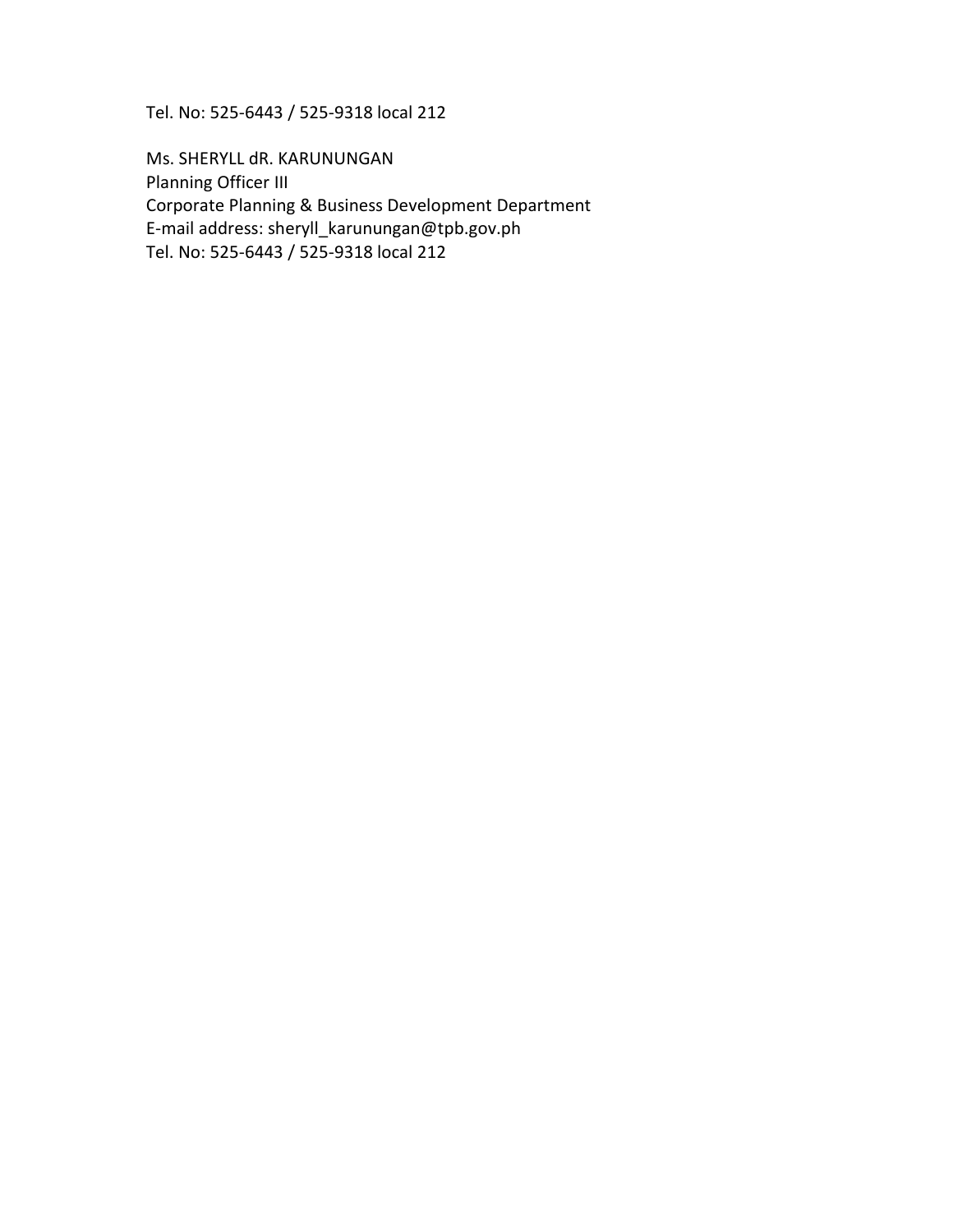

## **SHORTLISTING CRITERIA AND RATING SYSTEM FOR THE ANNUAL QMS PLANNING FACILITATOR-CONSULTANT**

Based on section 24.15.3 of RA 9184, the criteria and rating system for the shortlisting of QMS Planning Facilitator-Consultant are as follows:

| <b>Technical Specifications</b>                                                                                                                                                                                                                                                                                                                                                                                                                                                                                                                                                                                                            | Percentage | Rating |
|--------------------------------------------------------------------------------------------------------------------------------------------------------------------------------------------------------------------------------------------------------------------------------------------------------------------------------------------------------------------------------------------------------------------------------------------------------------------------------------------------------------------------------------------------------------------------------------------------------------------------------------------|------------|--------|
| Applicable Experience of the Consultant/Consulting Firm<br>I.                                                                                                                                                                                                                                                                                                                                                                                                                                                                                                                                                                              |            | 50%    |
| a. Expertise in Annual Planning Facilitation within the last five<br>(5) years<br>With more than 5 years of experience (30%)<br>$\bullet$<br>With 5 years of experience (25%)<br>$\bullet$<br>With less than 5 years of experience (0%)                                                                                                                                                                                                                                                                                                                                                                                                    | 30%        |        |
| b. Successful implementation of similar projects within the last<br>five (5) years<br>At more than three (3) facilitated Annual Planning<br>within the government sector and more than two (2)<br>within the private sector (20%)<br>At least three (3) facilitated Annual Planning within the<br>$\bullet$<br>government sector and at least two (2) within the<br>private sector (15%)<br>No similar projects implemented within the government<br>sector (0%)                                                                                                                                                                           | 20%        |        |
| II. Qualifications of the Facilitator/Principal and Key Personnel to<br>be Assigned to the Project                                                                                                                                                                                                                                                                                                                                                                                                                                                                                                                                         |            | 30%    |
| a. Adherence to qualification of Key Personnel based on item<br>VIII no. 3<br>More than three (3) years recent experience in<br>conducting and facilitating/assisting similar planning<br>workshops and meetings in private and government<br>sector (30%)<br>With at least three (3) years recent experience in<br>$\bullet$<br>conducting and facilitating/assisting similar planning<br>workshops and meetings in private and government<br>sector (25%)<br>Less than three (3) years recent experience in<br>conducting and facilitating/assisting similar planning<br>workshops and meetings in private and government<br>sector (5%) | 30%        |        |
| III. Current Workload relative to Capacity                                                                                                                                                                                                                                                                                                                                                                                                                                                                                                                                                                                                 |            | 20%    |
| The consultant/consulting firm is currently handling a<br>maximum of 10 projects.                                                                                                                                                                                                                                                                                                                                                                                                                                                                                                                                                          | 20%        |        |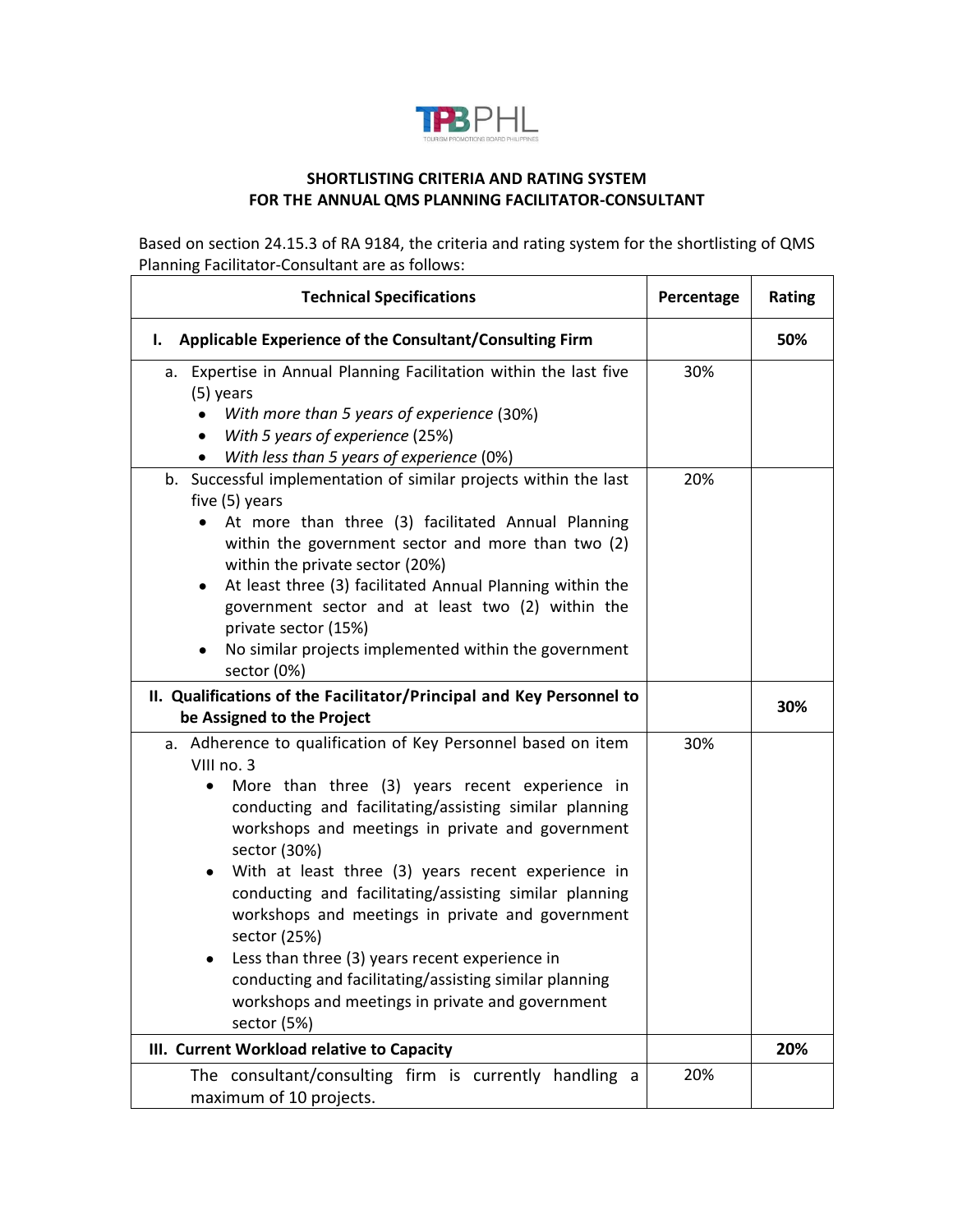| <b>Technical Specifications</b>                                                    | Percentage       | <b>Rating</b> |
|------------------------------------------------------------------------------------|------------------|---------------|
| Currently handling 5 or less projects (20%)<br>$\bullet$                           |                  |               |
| Currently handling 6-10 projects (15%)<br>$\bullet$                                |                  |               |
| Currently handling more than 10 projects (0%)                                      |                  |               |
| <b>TOTAL</b>                                                                       |                  | 100%          |
| <b>Factor Rating</b>                                                               |                  |               |
| Applicable Experience of the Consultant/Consulting Firm                            | $*(.50) =$       |               |
| Qualifications of the Principal and Key Personnel to be Assigned to<br>the Project | $*(.30) =$       |               |
| <b>Current Workload relative to Capacity</b>                                       | $(0.20) =$<br>*/ |               |

*Hurdle rate for Shortlisting: At least 85%*

### **TECHNICAL PROPOSAL:**

Bidders are required to present their plan of approach for the project (maximum of 20 minutes).

Based on section 33.2.2. of R.A. 9184, the technical proposal and presentation of the bidders shall be evaluated based on the following criteria with corresponding numerical weights:

| PROJECT TITLE: TPB Quality Management System (QMS) Planning for FY 2022                                                                                                                                                                                                                                                                                                                                                                            |            |
|----------------------------------------------------------------------------------------------------------------------------------------------------------------------------------------------------------------------------------------------------------------------------------------------------------------------------------------------------------------------------------------------------------------------------------------------------|------------|
| APPROVED BUDGET COST (ABC): Php 1,500,000.00                                                                                                                                                                                                                                                                                                                                                                                                       |            |
| <b>BIDDER:</b>                                                                                                                                                                                                                                                                                                                                                                                                                                     |            |
| <b>TECHNICAL SPECIFICATION</b>                                                                                                                                                                                                                                                                                                                                                                                                                     | WEIGHT (%) |
| Firm Experience and Capability of the Consultant/Consulting Firm<br>I.                                                                                                                                                                                                                                                                                                                                                                             | 35         |
| Expertise in Annual Planning Facilitation within the last five (5)<br>a.<br>years<br>• Above five (5) years' experience in Annual Planning Facilitation<br>(20 points)<br>• With five (5) years' experience in Annual Planning Facilitation<br>$(15$ points)<br>Less five (5) years' experience in Annual Planning Facilitation (0<br>point)                                                                                                       | 20         |
| Quality and quantity of similar projects in the past to present<br>b.<br>within the last five (5) years<br>Above five (5) years' experience in Annual Planning with at least<br>$\bullet$<br>two (2) facilitated within the government sector and at least<br>three (3) within the private sector (15 points)<br>With five (5) years' experience in Annual Planning with at least<br>two (2) facilitated within the government sector and at least | 15         |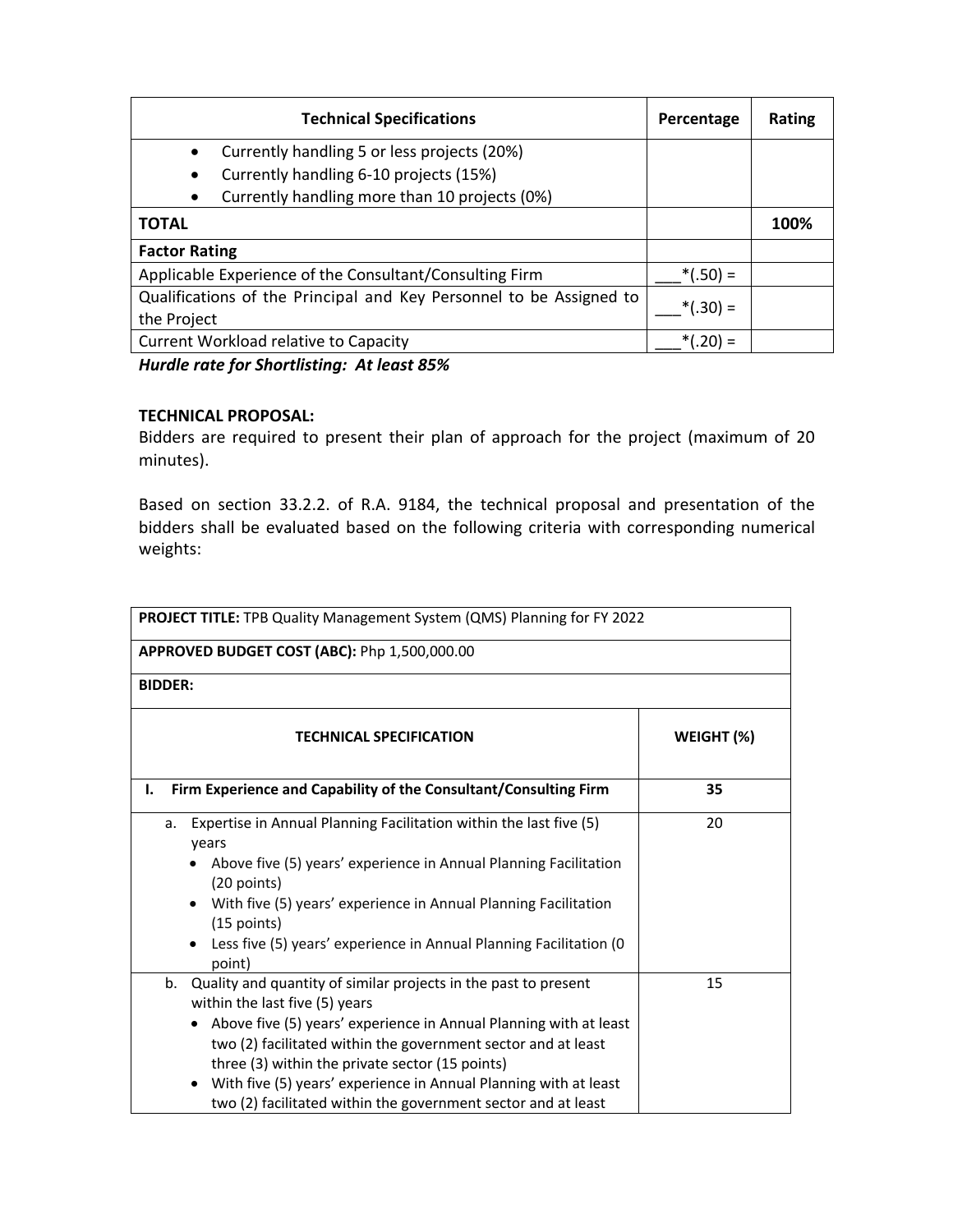| one (1) within the private sector (10 points)                                                            |    |
|----------------------------------------------------------------------------------------------------------|----|
| • Less than five (5) years' experience in Annual Planning (0 point)                                      |    |
| II. Plan of Approach and Methodology                                                                     | 30 |
| Proposed workplans to achieve the deliverables/expected outputs<br>а.<br>within the specified timeframes | 20 |
| b. Approach on the requirements, design and facilitation of the four                                     | 10 |
| (4) Workshops                                                                                            |    |
| III. Expertise and Capacity of the Key Personnel to be Assigned to the                                   | 35 |
| Project                                                                                                  |    |
| Solid experience in providing QMS planning interventions within<br>а.                                    | 10 |
| the last five (5) years                                                                                  |    |
| Facilitator and other key personnel (project manager &                                                   |    |
| support staff):                                                                                          |    |
| Above five (5) years' experience in Annual Planning with at                                              |    |
| least two (2) facilitated within the government sector and at                                            |    |
| least three (3) within the private sector or vice versa (10<br>points)                                   |    |
|                                                                                                          |    |
| Facilitator and other key personnel (project manager &<br>٠<br>support staff):                           |    |
| With at least five (5) years' experience in Annual Planning with                                         |    |
| at least two (2) facilitated within the government sector and                                            |    |
| at least one (1) within the private sector or vice versa (5                                              |    |
| points)                                                                                                  |    |
| Facilitator and other key personnel (project manager &<br>٠                                              |    |
| support staff):                                                                                          |    |
| Less than five (5) years' experience in Annual Planning (0                                               |    |
| point)                                                                                                   |    |
| Captured required expertise of Subject Matter Expert/s<br>b.                                             | 15 |
| particularly on Business Continuity Plan/Management,                                                     |    |
| Procurement Planning (RA 9184) and Performance Management                                                |    |
| System (15 points)                                                                                       |    |
| More than three (3) years recent experience in conducting                                                |    |
| and facilitating similar planning workshops and meetings in                                              |    |
| private and government sector (15 points)                                                                |    |
| With at least three (3) years recent experience in conducting                                            |    |
| and facilitating similar planning workshops and meetings in                                              |    |
| private and government sector (10 points)                                                                |    |
| Less than three (3) years recent experience in conducting                                                |    |
| and facilitating similar planning workshops and meetings in                                              |    |
| private and government sector (0 point)                                                                  |    |
| Captured training expertise particularly in Communications Skills<br>c.                                  | 10 |
| within the last three (3) years preferably in the conduct of Think-                                      |    |
| on-Your Feet Training or similar module (10 points)                                                      |    |
| <b>Facilitator or Subject Matter Expert:</b>                                                             |    |
| More than three (e) years' experience in the conduct of Think-                                           |    |
| on-Your Feet Training or similar module with at least two (2)                                            |    |
| facilitated within the government sector and at least three (3)                                          |    |
| within the private sector or vice versa (10 points)                                                      |    |
| <b>Facilitator or Subject Matter Expert:</b>                                                             |    |
| With at least three (3) years' experience in in the conduct of                                           |    |
| Think-on-Your Feet Training or similar module with at least                                              |    |